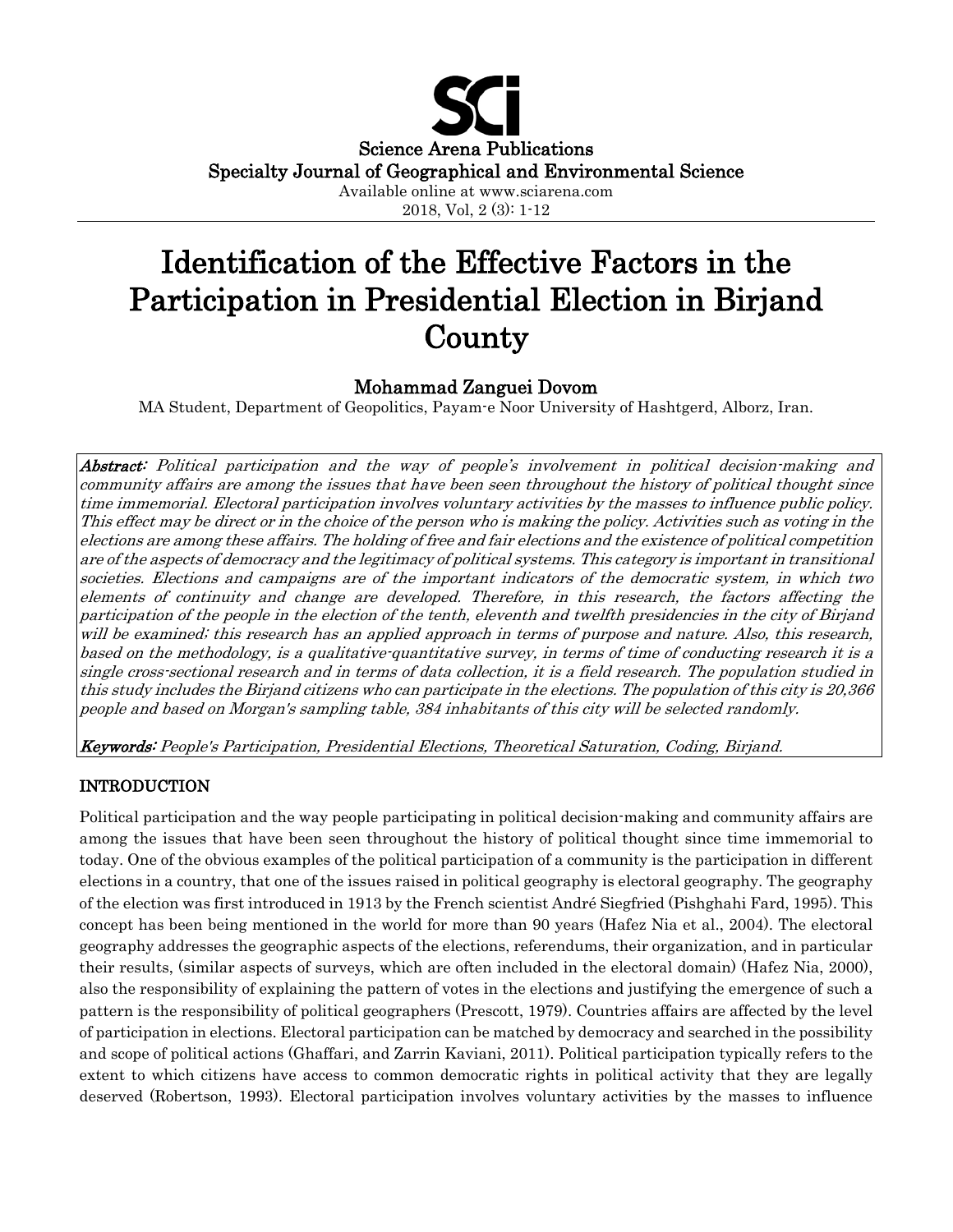public policy. This effect may be direct or in the choice of the person who is making the policy. Activities include voting in the elections (Uhlaner, 2004). The holding of free and fair elections and the existence of political competition is one of the aspects of democracy and the legitimacy of political systems. This category is important in transitional societies. Elections and campaigns are of the important indicators of the democratic system, in which two elements of continuity and change are developed. The change in the components, members, officials, and authorities is against the continuity, stability, durability of structures, and the nature of the political system (Maghsoudi, 2006). The most important activity of participation is voting, giving opportunities for succession and passivity of positions and responsibilities in society (Dowse, 1974).

Many factors have an impact on conventional political participation, such as 1. Unwillingness or political distrust: lack of interest in political affairs; 2. Political influence: Political influence is the belief in making changes in the political context. People are more likely to participate in the elections when they consider their votes effective in the result of the election. 3. Expansion of political resources: The ability of individuals or groups that can be effective in political processes. These resources include money, time, communication skills and personal contacts. 4. Political socialization: some people are socialized in the contexts that are more inclined to participate in political affairs. 5. Mass communication devices: Mass communication devices with coverage of candidates encourage citizens to participate (Olson, 2005).

The focus of our discussion in this study is to examine the factors influencing the high participation of people in the tenth, eleventh and twelfth presidential elections in the city of Birjand. South Khorasan Province has been established by the Islamic Consultative Assembly in 2004 after approving the distribution plan of Khorasan Province to three provinces of Razavi Khorasan, South Khorasan and North Khorasan with the capital city of Birjand.

#### Research Background

Studies by Neshat et al. (2010) showed that there is a direct and significant relationship between the rate of political participation of Teachers in Ray city with independent variables (age, level of education, marital status, gender, barriers to political participation, degree of assurance of influence, importance of political participation, amount of knowledge and political skills, the value of the results of political participation).

The results of Jafarinejad's et al. (2009) study showed that the political participation of women surveyed in the political activity was higher than moderate, and female teachers in fields such as participation in parliamentary elections, information, and political news, participation in marches had the highest average of responses, but in the context of specific political participation (membership in parties, parliamentary representation) responses were less than moderate (Shahram Nia et al., 2011).

In the studies conducted by the Iranian Students Polling Agency (IPSAS) entitled "Studying the attitudes and Electoral behavior of the people of Tehran " on the verge of the Seventh Parliament elections in Tehran in 2003, the results showed that factors such as: influencing the policies of the system and the fate, religious duty, adherence to the Islamic system and defending the Islamic Republic system against external threats were principles and motivational factors for the participation of people in the elections (Bashirieh, 2007).

Emami (2007) in a study entitled "Investigating the election poll of the eighth Islamic Consultative Assembly election among the Tehran universities students ". He described the most important reasons and motives for respondents to participate in the elections as follows: participation in the country's fate and the impact of my vote in the macro decisions of the country with (33.94%), acting on national duty (32.45%), and acting on religious and religious duty (27.15 %).

Yousefi and Soleimani (2008) in a study entitled "Analysis of the emotional impact of teachers' political influence. (Case study: Teachers in Neyshabur)" found that the teachers' political impact on the internal dimensions was less than average (48.9) and in the external dimension it was slightly more than average (56.6). Second, the political encouragement with 52.8 % is the most common mode of the political influence of teachers and then the state of political indifference with a frequency of 39.2% can be mentioned.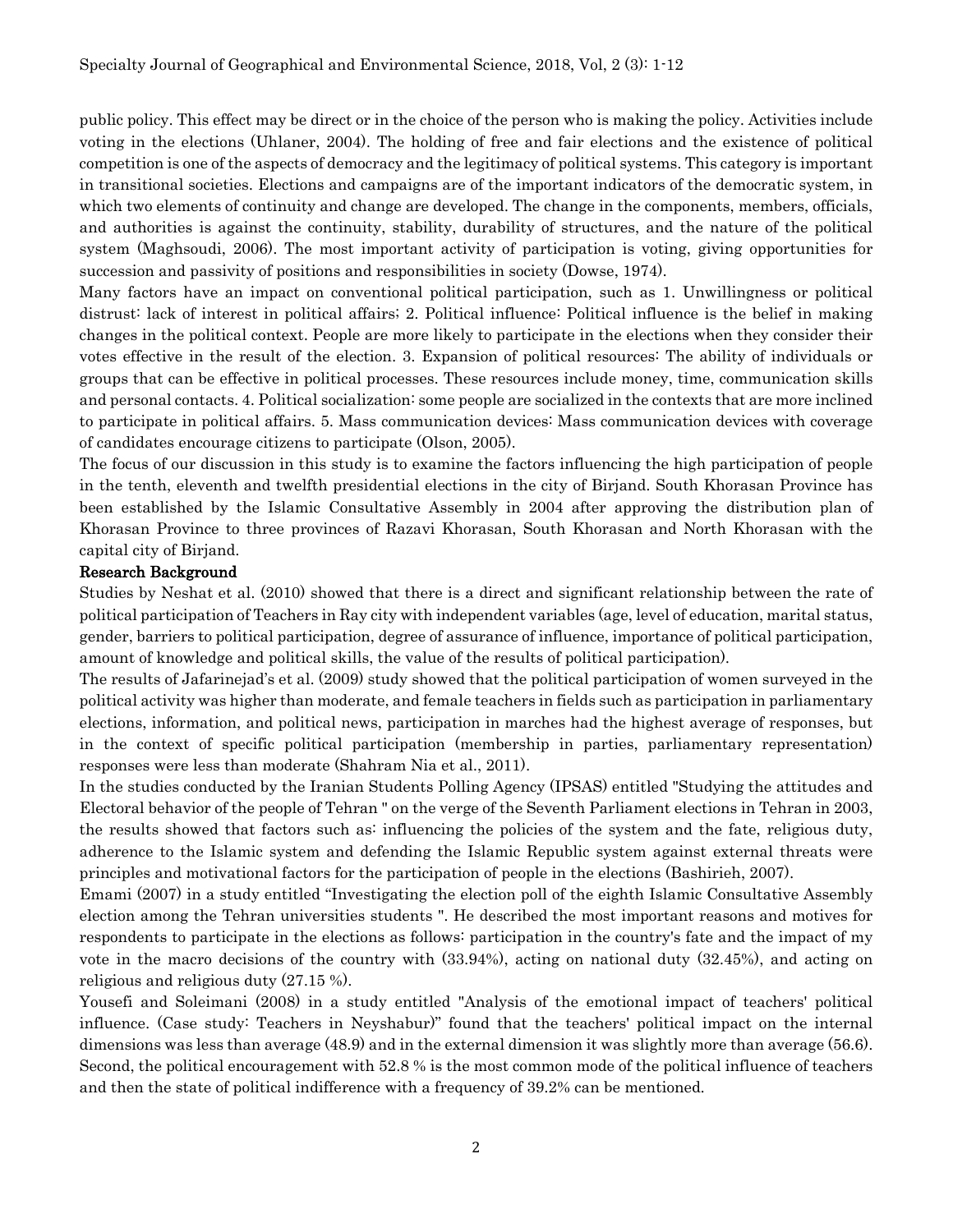Jafarinia (2012) conducted a study entitled "Investigating the Rate of Political Participation in the City of Khormoj and social factors affecting it". His results indicated that the tendency to political participation of men was higher than women, and a higher level of education led to an increase in the level of inclination toward political participation. Also, higher social classes compared with low social classes tended to have more political participation (Jafarian, 2005).

Jafarian (2005) investigated the dimensions of political culture about the extent of participation of Delfan citizens in a research entitled "The study of political culture and the system of clans and the degree of political participation of the city of Delfan". The results of his research show that components such as intense kinship, violence, and looting have led to the formation of a particular political culture that is a serious obstacle to political development (Jafari Nia, 2012).

In Mardukhi's (1994) studies to measure "the extent and evaluation of political and social participation indicators in the context of people's participation in the development process and a plan for measuring", quantifiable indicators of political and social participation include voluntary work, charity, and membership in a variety of forums and gatherings.

Dianati Niyyatt (2003) in a study investigated the social factors affecting the level of political participation of Tabriz students. The results of the bivariate analysis of this study show that membership in voluntary associations, political friends, political families, political consciousness, Glasnost and political media variables have a significant relationship with political participation.

Habibzadeh Marvdashty (2003) conducted a study entitled "Studying the ethnic and religious identity of young people and their impact on political and social participation". The results showed that in order to raise the level of political-social participation of youth, the national identity of the youth should be strengthened, also young people with a higher socio-economic base will have a lower level of political-social participation.

Hedayatizadeh (1999) investigated the "political participation in contemporary Iran". Based on the findings of this research, it can be said that despite the structure of the Islamic Republic of Iran, the theoretical and practical foundations of civil society participation are provided, but the weakness of the internal and systemic cohesion of our society in the dimensionality of political and cultural participation and conditions of the transitional phase of the monarchy non-democratic system of politics to political system of the Islamic Republic has caused mass political formation.

Abdollahi (2004) concluded in a study entitled "Women and Civil Organizations: Barriers and Strategies for Civil Participation of Women in Iran" that the low level of civic participation of Iranian citizens, especially women, is one of the basic issues of the transitional society of Iran.

Studies by Dawas and Hughes (1971) on "The Impact of Individual and Family Contexts of Students on Their Political Attitudes" in America have confirmed the results that boys are more likely to participate in political elections than girls.

Lipley's (2003) studies showed that having active friends in political affairs would increase the likelihood of their own participation. He concluded that discussions with friends interested in politics or political activity can help one to learn to pursue political affairs.

The studies by Nowruzi and Bakhtiari (2009) showed that the level of political participation among the middle and low social class is from moderate to low in Khudabandeh. There is also a 99% relationship between the variables of gender, social class, place of residence, generality, futurism, socio-political alienation of trust, family structure, education, group media, fatalism with a dependent variable, socio-political participation.

Hashemi's et al. (2010) studies showed that with confidence more than 99% it can be said that each of the variables such as age, marital status, educational level, religious flexibility, religious degree, life satisfaction, political freedom, importance of election results, and the importance of social monitoring has a significant relationship and correlation with the level of political participation.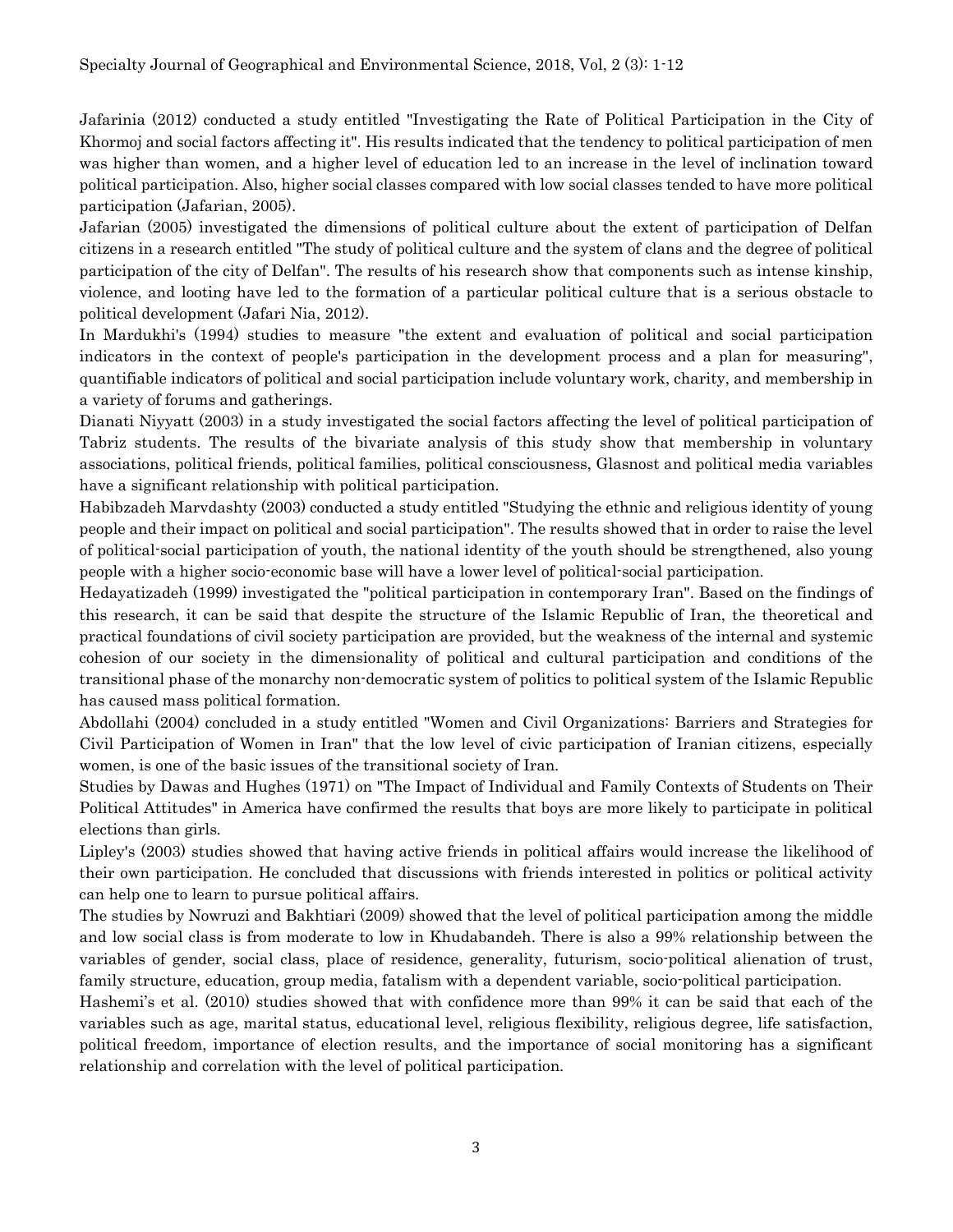Michael Rush believes that there is widespread evidence that political participation at all levels, based on the economic and social bases, education, occupation, gender, age, religion, ethnicity, region and place of residence, personality, political environment, or context in which participation happens, is different (Rush, 2008).

D. L. Shet by emphasizing the variables of income, occupation, education and total indicators of the economic and social base with urbanization, the effective membership of the political participation rate indicates that literacy is one of the most variables that influence the degree of participation (Ayyubi, 1998).

Imam Jumezadeh et al. (2012); in a research studied the relationship between social capital and political participation among students of Isfahan University. The statistical sample of this study was composed of 188 students from the University of Isfahan. The results show that there is a significant correlation between social capital dimensions and student political participation.

## Theoretical Concepts of Research

## A theoretical model of research

Considering the studies done above, the following theoretical model is considered. As shown in the figure below, there is a relationship between individual, economic, social, and independent variables of the political participation of teachers. However, there is no relationship between other variables. The theoretical model clearly shows the relationships between these variables according to (Fig. 1).



Figure 1: Concepts of participation in elections and the dimensions of political participation

# Political participation

Participation means a conscious presence in the political and social context. The basic characteristic of such a presence is benevolence with thought and reason (Bayi Lashky and Pishghahi Fard, 2009) Participation in elections is a form of conventional political participation that is carried out within the framework of the official rules of a country (Ayyubi, 1998). Michael Rush considers political participation as the involvement of a person in various levels of activity in the political system from voting to having a political official post (Bashirieh, 2007; Eyvazi, 2003). Political participation is defined as any voluntary, successful or unsuccessful, organized or unorganized, periodic or continuous engagement involving the use of illegal methods that govern the selection of public policies, the administration of public affairs and the election of political leaders at any level of local or national government influences. In the opinion of Samuel Huntington, political participation is an attempt by ordinary citizens to influence public policy. He considers the efforts of ordinary people in any political system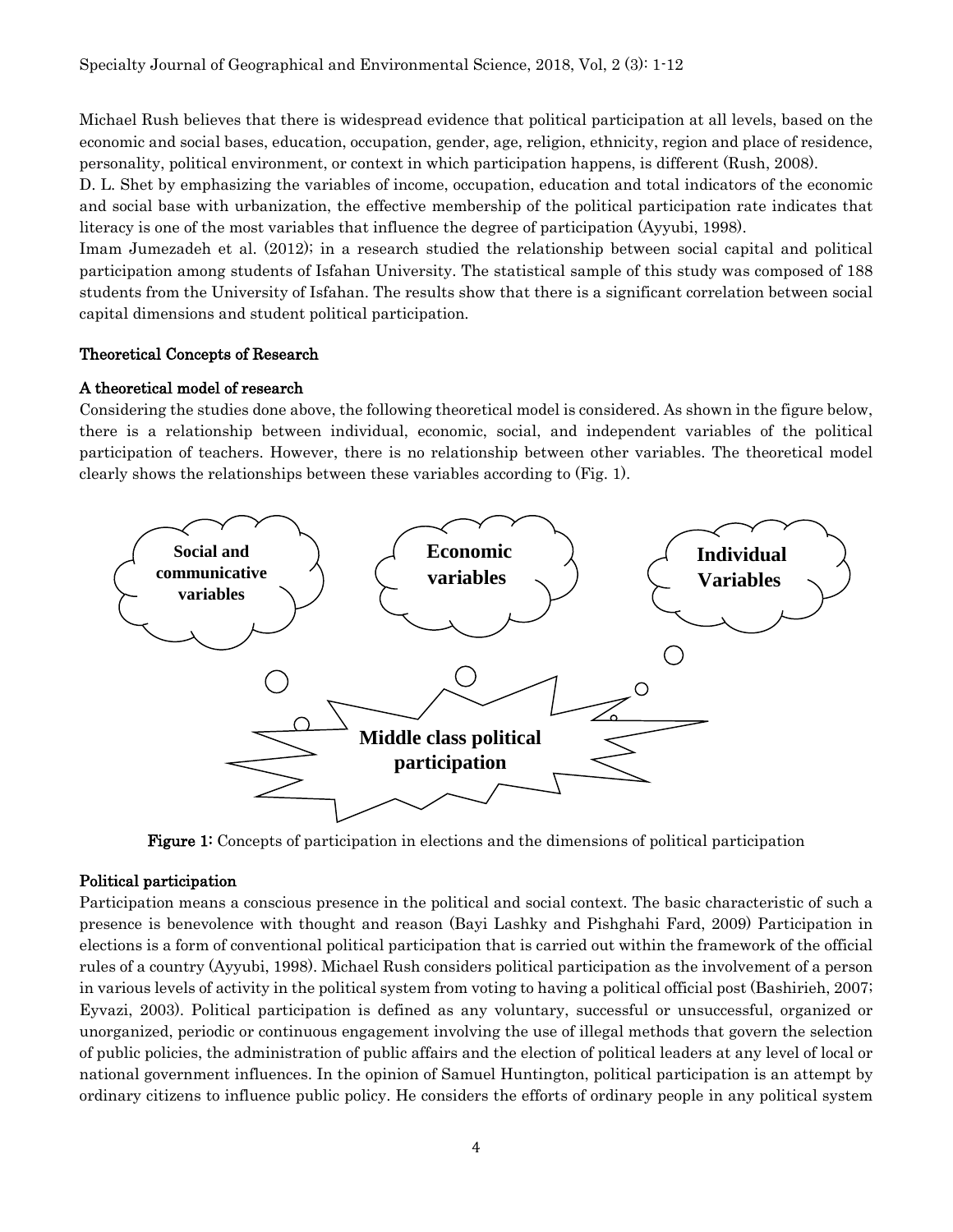to influence the work of the rulers and change their behavior as the means of political participation (Gulabchi, 1996). Political participation is defined as the basis of democracy. In his view, democracy is nothing but a political framework in which most people can take part in public affairs. Political participation refers to the involvement of a person at different levels of activity in the political system from lack of use to have a political authority (Gulabchi, 2005).

Theoretical definition: Lister Broth considers political participation as a set of activities and actions of citizens to influence the government and support the political system. In this definition, the field of action of the people in the participation of the agents consists of suppressing, competition, and influence on the one hand, and supporting on the other hand (Shahram Nia, 2011).

Operational Definition: The purpose of political participation is any deliberate and conscious action of individuals to influence the general society's activities, such as electoral activity, influencing, organizational activity and membership in groups, parties, establishing personal relationships with powerful authorities, attending the ceremony, meetings and marches are political (Bashirieh, 2007).

#### Fundamental Theory

l

Fundamental theory is a modern way of discovering the fundamental concepts of qualitative research data. From this perspective, it is a qualitative method with exploratory-inductive technique, but positivism is a quantitative method with a deductive technique seeking to confirm or reject the theoretical model and research hypotheses. The fundamental theory has three basic stages of open, axial, and selective coding. Of course, the stages of the methodology of the fundamental theory are not necessarily successive; but they are based on the concurrent analysis. That is, the researcher can simultaneously compile, classify, and analyze the research data, and the connection between the central subject and the other categories of the storyline arises. Contrary to quantitative research, in fundamental theory, prior to field research, it is not possible to plan theoretical sampling. The judgment criterion in theoretical sampling occurs when the theoretical saturation of a subject or theory occurs. When the researcher does not discover the theory after following the paths above, he must increase the theoretical sensitivity, that is, asking and comparing continuously during the research that forms the basis of the fundamental theory (Klaki, 2009).

The theory is only valid when the researcher has reached a point of saturation. This requires field study as long as no new evidence of data is obtained; in other words, a full review of the data must be carried out (Goulding, 2008). Theoretical saturation occurs in the process of theoretical sampling. Theoretical sampling in fundamental theory is the process of data collection for the creation of the theory, by which the analyst collects, encodes and analyzes data, and decides what data to be collected and where to find them. Along with the development of theory, develops it. This process of data collection is controlled by emerging theory (Glaser, 2002). The theoretical saturation point that occurs at the last stage of the codification of the fundamental theory, that is, the selective codification is the explanation of the fundamental theory. Selective coding includes one of the axial codes as the main concept for the researcher. Based on this axial code, the goals and ideas of the researcher are searched. The open, axial, and selective codification process will clarify the evidence and reasons for the validity of the research (Mcfadzean, 2007). Theoretical saturation point reflects the reliability of the research method of fundamental theory. Because the theoretical saturation point repeats the data in the research, and this repetition of the data and the results from it, in methodology, expresses the reliability of the research method. When the central issue gradually passes through the open, axial, and selective coding steps, and it will be proved. In this sense, when fundamental theory, in an inductive manner, reaches a fundamental conceptual discovery, it has the ability to transform and split into main categories and subcategories. Consequently, the central or fundamental concept is the same as the main categories and subcategories that have been saturated with the selective coding and throughout the storyline (Sarker, 200[1](#page-4-0)), <sup>1</sup> all the categories and subcategories are extracted under the fundamental concept to which is called fundamental theory. The

<span id="page-4-0"></span><sup>&</sup>lt;sup>1</sup> The story line is a line that links the central categories that are selected in the selective coding with the categories in the axial coding.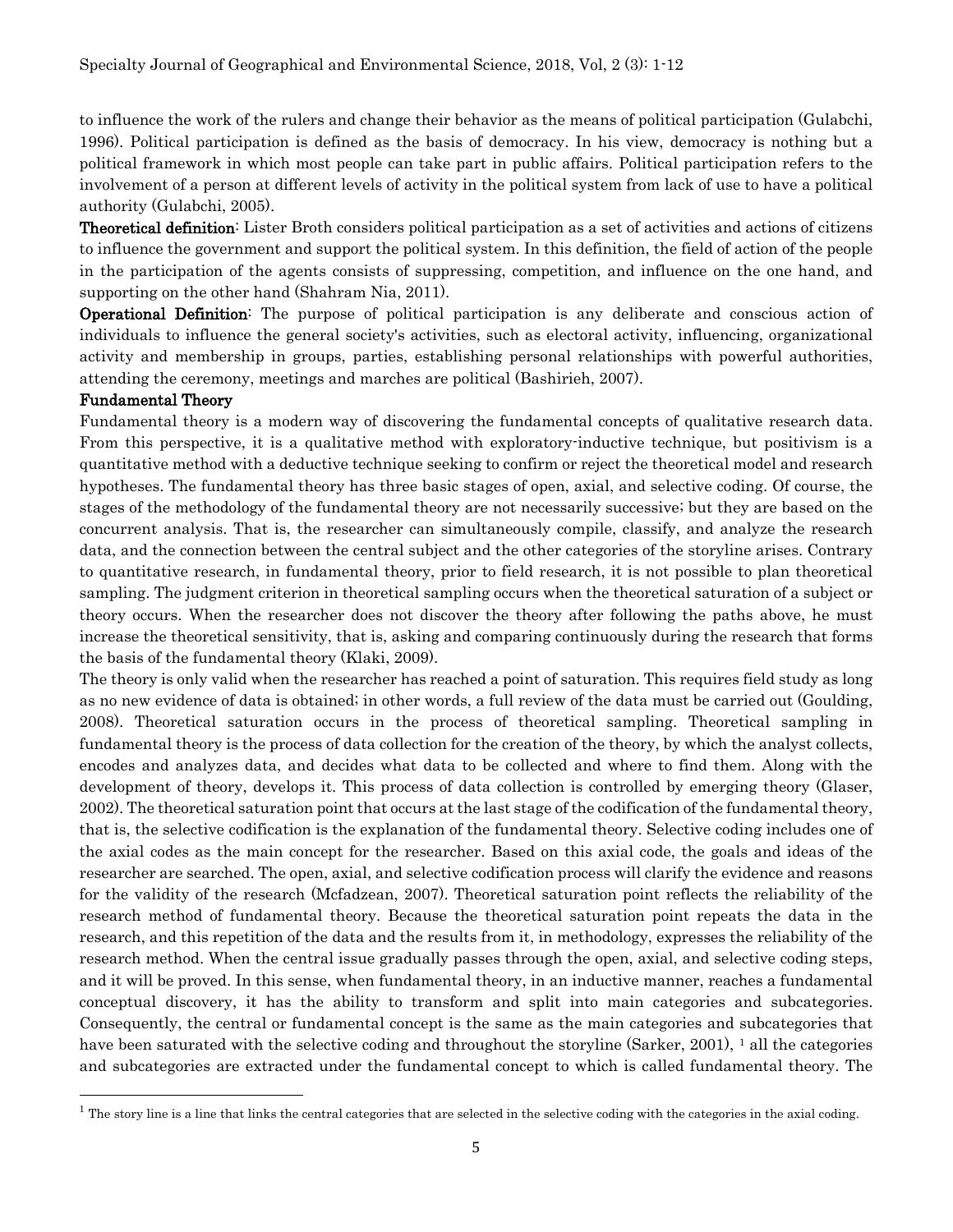fundamental concept reflects the validity of the research because it is said in the definition that the validity of the research should measure the subject which expresses it, and the extracted fundamental concept is the same as the subject matter of the fundamental theory that the categories and subcategories express. Therefore, the fundamental theory, as well as the survey method, has the reliability and viability of the research, with the difference that the validity and reliability of the research in fundamental theory occur through concurrency analysis. This means that the fundamental theory, along with the collection and theoretical sampling through continuous comparison and questioning, also analyzes the data.

To determine the factors affecting the participation in the elections, five experts were interviewed, after theoretical saturation, the interviewees were coded, and the following factors were identified:

- 1. Social characteristics: being interested in participating in social events such as elections, polls etc.
- 2. Personality and psychological characteristics: The personality of the person (Introversion, Extraversion, Agreeableness, Conscientiousness, Neuroticism, and Openness to experience) affects the level of participation.
- 3. Motivational factors: Factors (opinions of others, national honors, etc.) that stimulate people to participate in the election.
- 4. Structural factors: matters that are governed by the structure (political, legal, social).
- 5. Economic characteristics: Economic characteristics such as job satisfaction, income, benefits, and rewards affect the level of participation of individuals.
- 6. Geographic, Ethnic, Tribal, Religious, and Classical Decisions Factors: Geographic, tribal, tribal, religious and class characteristics that affect the participation of individuals.
- 7. Attitudes toward elections: The way of looking at the election (determination of destiny, defeating enemies, the realization of political goals, the right to vote, etc.) that can affect the participation of individuals
- 8. Communication Characteristics: Sources of acquiring awareness (friends and neighbors, political personnel, television, radio, magazines and political-cultural journals, electoral rollers and cyberspace) that affect the level of participation.

# Method

This research has a practical approach in terms of its purpose and nature. Also, based on the methodology, this research is a qualitative-quantitative survey and based on the time of conducting the research it is single crosssectional research and in terms of data collection, is a field research.

#### Population and samples

The population studied in this study includes the people of Birjand who are allowed to participate in the elections. The population of this city is 203636 people. In this way, 384 inhabitants of this city were randomly selected according to Morgan sampling table.

#### Research variables

Variables can be defined in operational and conceptual terms. In the conceptual definition, a term is defined by other terms. This helps to identify the nature of a phenomenon and plays an important role in the rational process of compiling the hypotheses. The conceptual definition should be converted to the operational definition so that it can be viewed or measurable.

For descriptive analysis, based on the Likert scale for very low, low, moderate, high, very high values, the scores 1, 2, 3, 4, 5 were used, and the mean values were considered in intervals (0.5 to 1.5: very low), (1.5 to 2.5: low), (2.5 to 3.5: moderate), (3.5 to 4.5: high) and (4.5 to 5: very high). The studies showed that the structural and social component, geography, personality with averages of 4.24, 4.14, 3.84 and 3.64 were very effective on the participation, and the components of attitude, economic factors, motivation and communication with averages of 3.41, 3.24, 3.07, and 2.60 showed moderate influence on the extent of participation.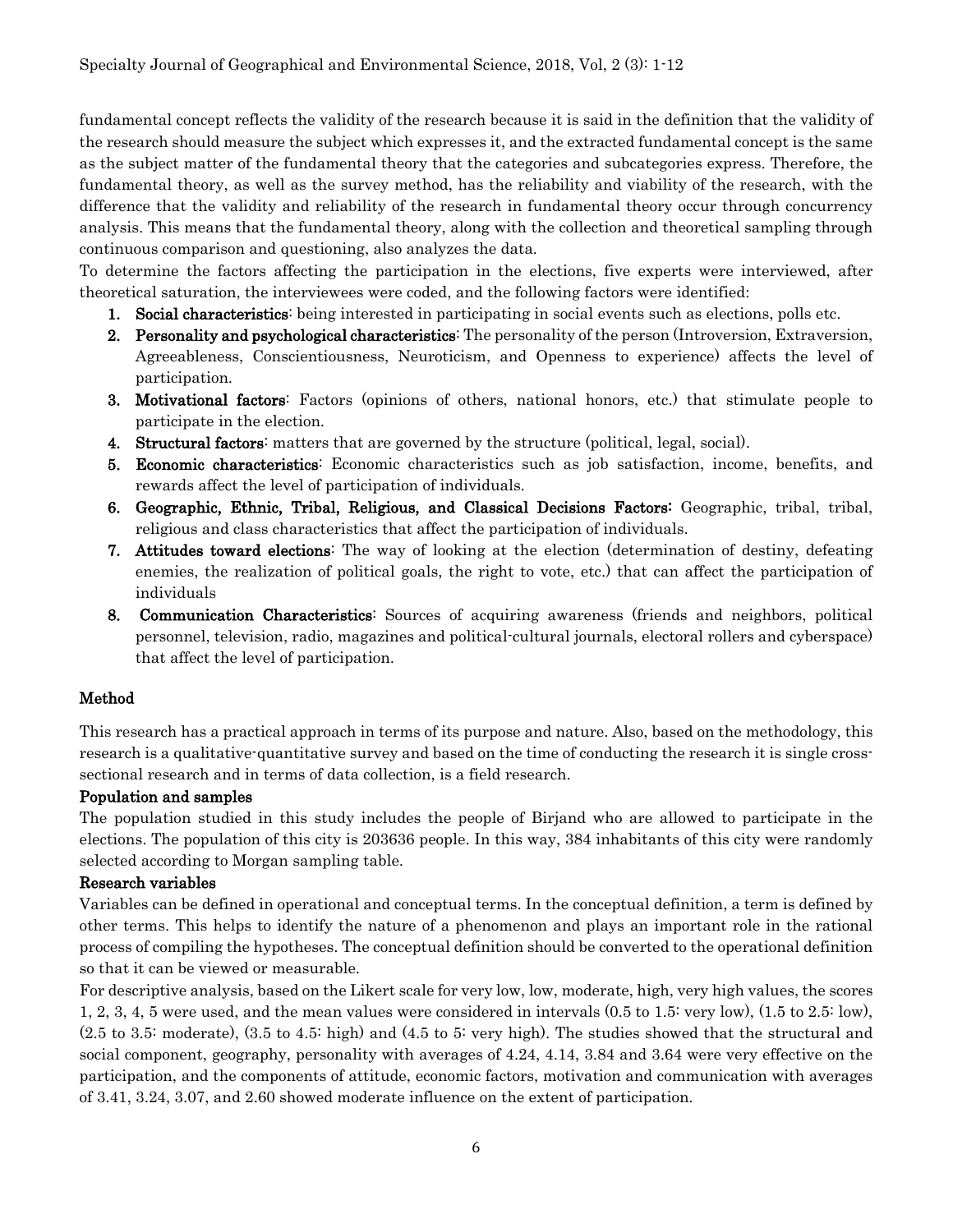### Research findings

The inferential analysis shows that gender; marital status and education variables at 99% significance level and age variable at a significant level of 95% are related to political participation. This means that by increasing or decreasing each of the variables, the participation rate increases or decreases, this finding is consistent with the results of the studies conducted by Hashemian and Fooladian. Also, social and, personality characteristics, motivational and psychological factors, legal norms and procedures, economic factors, geographical, ethnic, tribal, racial, class and religious characteristics are at a meaningful level of 99% with political participation, which means that with increasing or decreasing each of the variables the participation rate will increase or decrease. This finding is also consistent with the results of the research by Seyyed Emami (2009), Hashemi and Fooladian (2009), Taheri and Rafiei (2011), and Teymuri, Akbari, and Nadi (2014).

The results of regression test showed that attitudes, ethnic, tribal, racial, class and religious characteristics, legal norms and social procedures, communication factors, economic factors, personality traits, social, motivational and psychological characteristics were 95.9 and separately predicted the percentage of changes in the political participation variable as 52%, 19.2%, 10.7%, 8.4%, 4.6%, 0.5%, 0.4%, 0.1%, which reflects the undeniable role of these factors in the level of participation. This finding is consistent with the research by Razi and Naghibzadeh (1995). (Table 1)

|                | Rowl Main code title                       | Code                                                                                 | Code<br>frequency | Code example                                                                                                                                                                                                                                                                                                                                                                                                                                                                                                                                                                                                      |
|----------------|--------------------------------------------|--------------------------------------------------------------------------------------|-------------------|-------------------------------------------------------------------------------------------------------------------------------------------------------------------------------------------------------------------------------------------------------------------------------------------------------------------------------------------------------------------------------------------------------------------------------------------------------------------------------------------------------------------------------------------------------------------------------------------------------------------|
| $\mathbf{1}$   | Social<br>characteristics                  | Participation in<br>decision making                                                  | 3                 | One of the influential factors can be social characteristics of<br>individuals, for example, someone who likes to be involved in<br>the district, family, and $\dots$ decision making $(1)$<br>It can be seen that one of the social characteristics of an<br>individual is participation in decisions taken in society.<br>Participation in elections and voting can be a manifestation of<br>social activity. (3)                                                                                                                                                                                               |
|                |                                            | Participation in<br>social events (such<br>as mourning,<br>marching,<br>celebrations | 3                 | Some people, to have an active presence in the community, are<br>looking for participating in the social-political events such as<br>marches, visiting exhibitions and cultural centers, mourning,<br>$\text{celebrations}\left(1\right)$<br>The natural presence of people at social events, such as<br>mourning ceremonies, celebrations, concerts, and various<br>exhibits indicates the intrinsic nature of social characteristics<br>$\rm(2)$<br>Participation in a march is something that naturally leads to<br>the presence of a person in society (5)                                                    |
|                |                                            | Participating in<br>different social<br>groups                                       | 3                 | Some people do their work in organized institutions such as<br>Basij, scientific and cultural associations, NGOs, charities or in<br>general, in various social groups. (2)<br>Basij, organized social organizations such as scientific and<br>cultural associations etc. are institutions created by the<br>government to engage people to participate in the community.<br>Other activities of individuals in their social characteristics can<br>be their activities in sports clubs. (3)<br>Participation in athletic clubs and events is a source of creating<br>enthusiasm for community participation. (5) |
| $\overline{2}$ | Personality and<br>psychological<br>traits | Extrovert                                                                            | $\overline{4}$    | characters of individuals,<br>The<br>psychological<br>such<br>as<br>extraversion, introversion, and agreeableness are effective in<br>their participation. Individuals who can play a significant role<br>in social decision-making in society can be said that the<br>mentioned participation is related to their personality traits. In<br>the meanwhile, extrovert people can make the best decision by<br>interacting with others (1)                                                                                                                                                                         |

Table 1: Research findings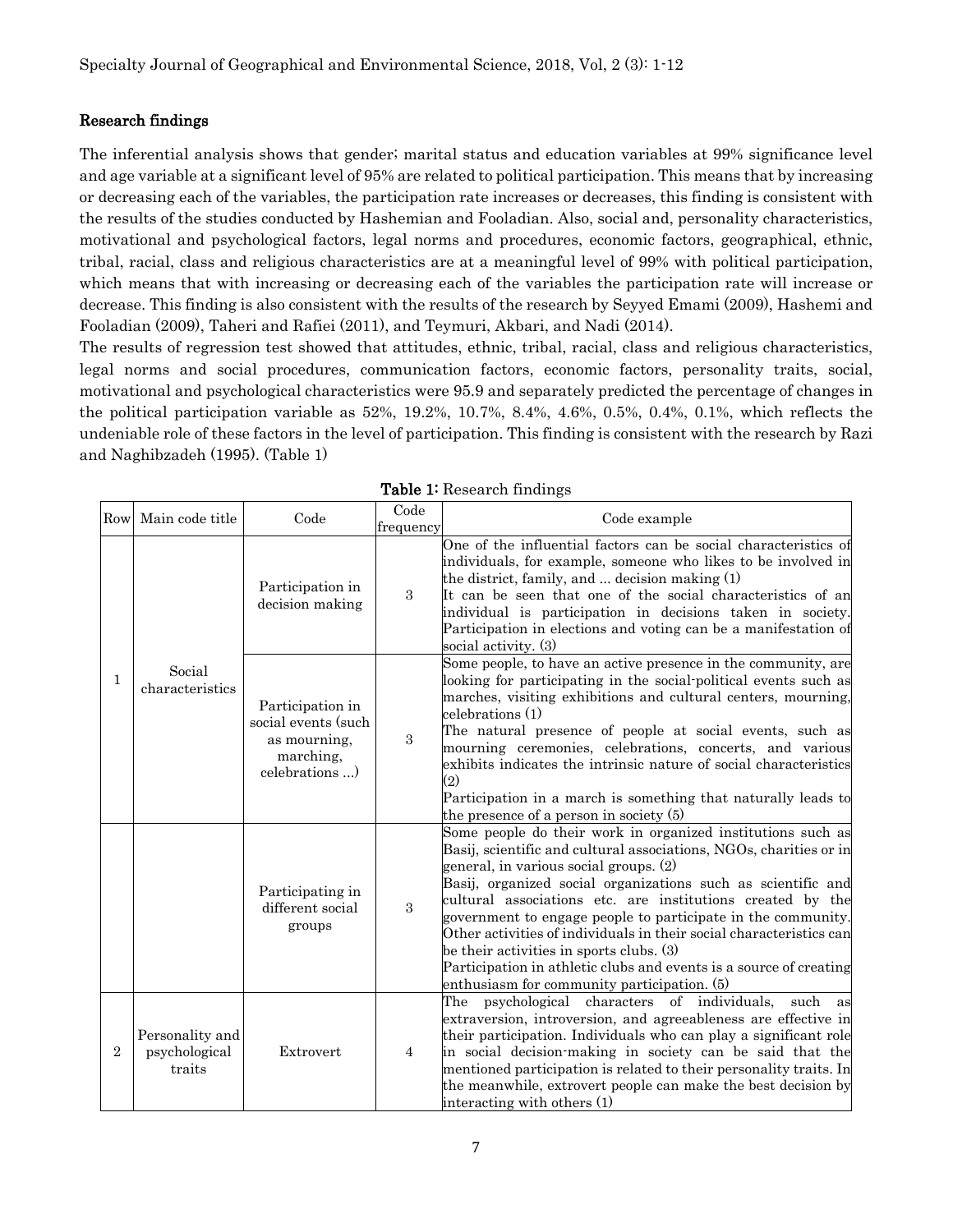|  |  |                    |            | The extrovert person is very active in communicating with                                     |
|--|--|--------------------|------------|-----------------------------------------------------------------------------------------------|
|  |  |                    |            | colleagues and other strata (2)                                                               |
|  |  |                    |            | Extroverts are more likely to be involved in the community and                                |
|  |  |                    |            | influence decision-making. Holding elections is a social activity.                            |
|  |  |                    |            | Extroverts are more likely to be involved in social ceremonies.                               |
|  |  |                    |            | Because these people are more inclined to communicate, are not                                |
|  |  |                    |            | afraid to express their views on political issues (3)                                         |
|  |  |                    |            | Those who can communicate at work with their colleagues and                                   |
|  |  |                    |            | their clients will have a social and extrovert personality. Belief                            |
|  |  |                    |            | in brainstorm and consult with others is the beliefs and culture                              |
|  |  |                    |            | of all peoples. (4)                                                                           |
|  |  |                    |            |                                                                                               |
|  |  |                    |            | The psychological traits of individuals such as extroversion,                                 |
|  |  |                    | 4          | introversion, and agreeableness are influential in people's                                   |
|  |  |                    |            | participation. The introvert people believe that they themselves                              |
|  |  |                    |            | can do their things and try to stand on their own feet. They want                             |
|  |  |                    |            | to be secluded and not participate in the mass communication.                                 |
|  |  |                    |            | $\left( 1\right)$                                                                             |
|  |  |                    |            | Among the secluded (introverted) people, they prefer to speak<br>less about political issues. |
|  |  |                    |            | Introverts refuse to express an opinion in a group of people. $(2)$ .                         |
|  |  | Introvert (coward, |            | The introverted person due to the personality traits does not                                 |
|  |  | silent)            |            | want to appear in political groups and elections. This                                        |
|  |  |                    |            | personality group is not willing to talk about political affairs                              |
|  |  |                    |            | due to their personality traits. (4)                                                          |
|  |  |                    |            | The type of personality (Introversion, Extraversion, and                                      |
|  |  |                    |            | Conscientiousness) can be one of the most important factors in                                |
|  |  |                    |            | participation.                                                                                |
|  |  |                    |            | Most participants in political parties and political groups have                              |
|  |  |                    |            | a social personality, and fewer individuals can be found with                                 |
|  |  |                    |            | introverted inner personality trait in these groups. This type of                             |
|  |  |                    |            | personality is less willing to help, consult and rely on others. (5)                          |
|  |  |                    |            | These people are cooperating well with others in collaborative                                |
|  |  |                    |            | work. They believe that the majority opinion is preferable to                                 |
|  |  |                    |            | minority opinion and are more likely to do something for others.                              |
|  |  | Agreeableness      | $\sqrt{3}$ | They are less likely to argue with others. They respect the                                   |
|  |  |                    |            | opinions of others. (2)                                                                       |
|  |  |                    |            | Such individuals feel good about doing something for others or                                |
|  |  |                    |            | solving others' problems. These people respect the opinions of                                |
|  |  |                    |            | others and believe that the others' opinions dominate their own                               |
|  |  |                    |            | opinions. (3)                                                                                 |
|  |  |                    |            | This person works well with others and understands them. The                                  |
|  |  |                    |            | attitude of these people is that the beliefs of each person are                               |
|  |  |                    |            | respected for themselves, so they do not argue and agree with                                 |
|  |  |                    |            | them. $(4)$                                                                                   |
|  |  | Neuroticism        |            | Neuroticisms do not have emotional stability, with a slight                                   |
|  |  |                    |            | movement, their mood will be changed. These people are more                                   |
|  |  |                    | 4          | concerned with themselves than others, so the fate of others                                  |
|  |  |                    |            | does not matter to them. $(1)$                                                                |
|  |  |                    |            | Considering that the fate of others for these types of characters                             |
|  |  |                    |            | is less discussed, they refrain from expressing opinions against                              |
|  |  |                    |            | others, perhaps because they are afraid of expressing. (2)                                    |
|  |  |                    |            | The behavior of these people are rapidly changing and do not                                  |
|  |  |                    |            | have a persistent mood. When the environment changes, they                                    |
|  |  |                    |            | will feel anxiety and discomfort. (4)                                                         |
|  |  |                    |            | They try to be in more stable space or the environment, and they                              |
|  |  |                    |            | are even afraid of minor changes. They do not express political                               |
|  |  |                    |            | opinion among the people because they fear to be judged. (5)                                  |
|  |  | Conscientiousness  | 5          | In order to reach their goal, seek to organize thoughts, forces,                              |
|  |  |                    |            | and  (1)                                                                                      |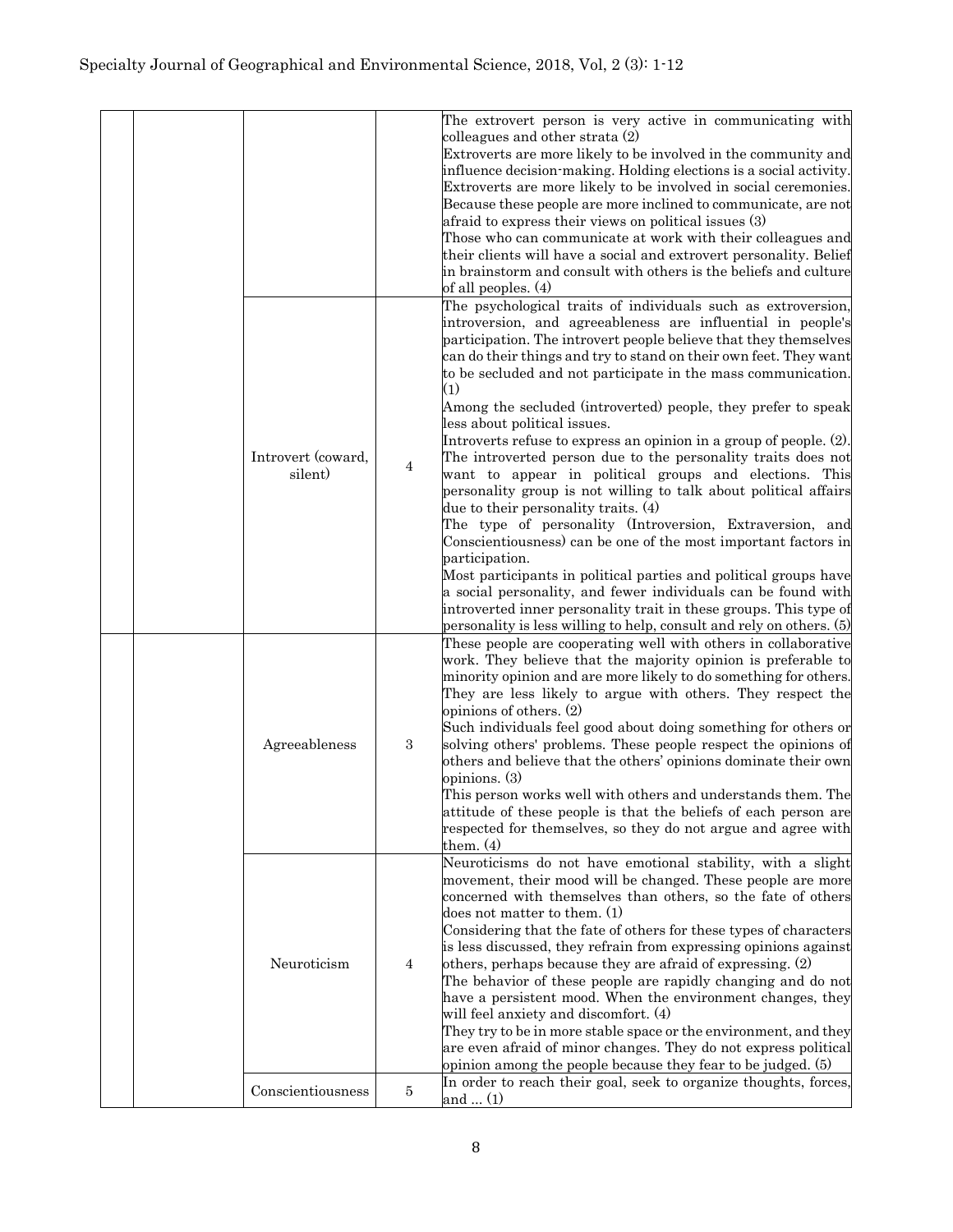|                                                         |                  | Their behavior is purposeful and logical. (2)<br>They generally are conscientiousness on the task assigned to<br>them and do their best to do it correctly. (3)<br>Conscientiousness individuals, if given responsibility, do it<br>accurately and regularly. The sense of responsibility in these<br>people is as if they are very dedicated. (4)<br>This category is very precise in their work, and they feel a lot of<br>responsibility and do something that is definitely targeted. The<br>power of these people is excellent at organizing so that they<br>manage the hardest things well. (5)                                                                                                                                                |
|---------------------------------------------------------|------------------|------------------------------------------------------------------------------------------------------------------------------------------------------------------------------------------------------------------------------------------------------------------------------------------------------------------------------------------------------------------------------------------------------------------------------------------------------------------------------------------------------------------------------------------------------------------------------------------------------------------------------------------------------------------------------------------------------------------------------------------------------|
| Openness to<br>experience                               | $\boldsymbol{3}$ | A type of learning can be called experiencing that people learn<br>while experiencing behavior, this can be the behavior of the<br>company in the political processes of the election, and they<br>believe that they should follow a number of experiences that<br>others have gained (3)<br>In this personality, determination of their own destiny is of<br>great importance and will be considered. It should be noted that<br>such individuals are more likely to pay attention to the task<br>than to engage in political discussion. (4)<br>Experience can be used to learn behavior and is used in the<br>political activity. The experience of others is considered as a<br>privilege for individuals to learn and lessen later mistakes (5) |
| Motivational factors<br>(psychological and<br>cultural) | $\mathbf 1$      | One should not forget motivational factors to increase<br>participation (1)                                                                                                                                                                                                                                                                                                                                                                                                                                                                                                                                                                                                                                                                          |
| Opinions of others                                      | $\overline{2}$   | One of the factors that motivate the election is the wave of<br>society and people opinion in that society. (1)<br>The opinions of others, especially popular ones, motivate them<br>to participate in the elections (4)                                                                                                                                                                                                                                                                                                                                                                                                                                                                                                                             |
| National pride                                          | $\overline{2}$   | National pride motivation can be used against other countries<br>to increase participation. (3)<br>A number of people believe that in a high level of participation<br>in elections will lead to national pride (5)                                                                                                                                                                                                                                                                                                                                                                                                                                                                                                                                  |
| Determining the<br>National fate                        | $\overline{2}$   | Some people are participating in the elections because they<br>believe that it is the only way to determine their own and the<br>country fate (1)<br>It should be noted that one of the factors contributing to the<br>high level of participation in the creation of this idea that the<br>participation in elections can affect the determining the<br>national destiny (4)                                                                                                                                                                                                                                                                                                                                                                        |
| Structural factors<br>(political, legal,<br>social)     | $\overline{2}$   | Legal structures are used to facilitate elections (3)<br>The factors that make the election best done can be called a<br>political structure (5)                                                                                                                                                                                                                                                                                                                                                                                                                                                                                                                                                                                                     |
| The motivation for<br>participation                     | $\overline{2}$   | One of the factors that motivate people is the mobility of<br>political parties in the election (1) Political motivation happens<br>in the election of most communities in the presence of parties<br>and groups $(2)$                                                                                                                                                                                                                                                                                                                                                                                                                                                                                                                               |
| Election<br>atmosphere                                  | $\boldsymbol{2}$ | Elections must be held in a relaxed political environment so<br>that people can easily choose who they want to (2)<br>A quiet political atmosphere is one of the important conditions<br>for holding elections (5)                                                                                                                                                                                                                                                                                                                                                                                                                                                                                                                                   |
| Trusting the votes                                      | 3                | Fraud and injustice in the election will lead to the loss of<br>national trust (1)<br>It should be noted that in the event of fraud, we cause distrust<br>at the national level (4)<br>All judicial and executive bodies are required to provide<br>appropriate electoral context. (5)                                                                                                                                                                                                                                                                                                                                                                                                                                                               |
| Opportunities for                                       | $\,2$            | Providing public facilities and giving opportunities for progress                                                                                                                                                                                                                                                                                                                                                                                                                                                                                                                                                                                                                                                                                    |
| progress                                                |                  | will lead to greater political participation. (1)                                                                                                                                                                                                                                                                                                                                                                                                                                                                                                                                                                                                                                                                                                    |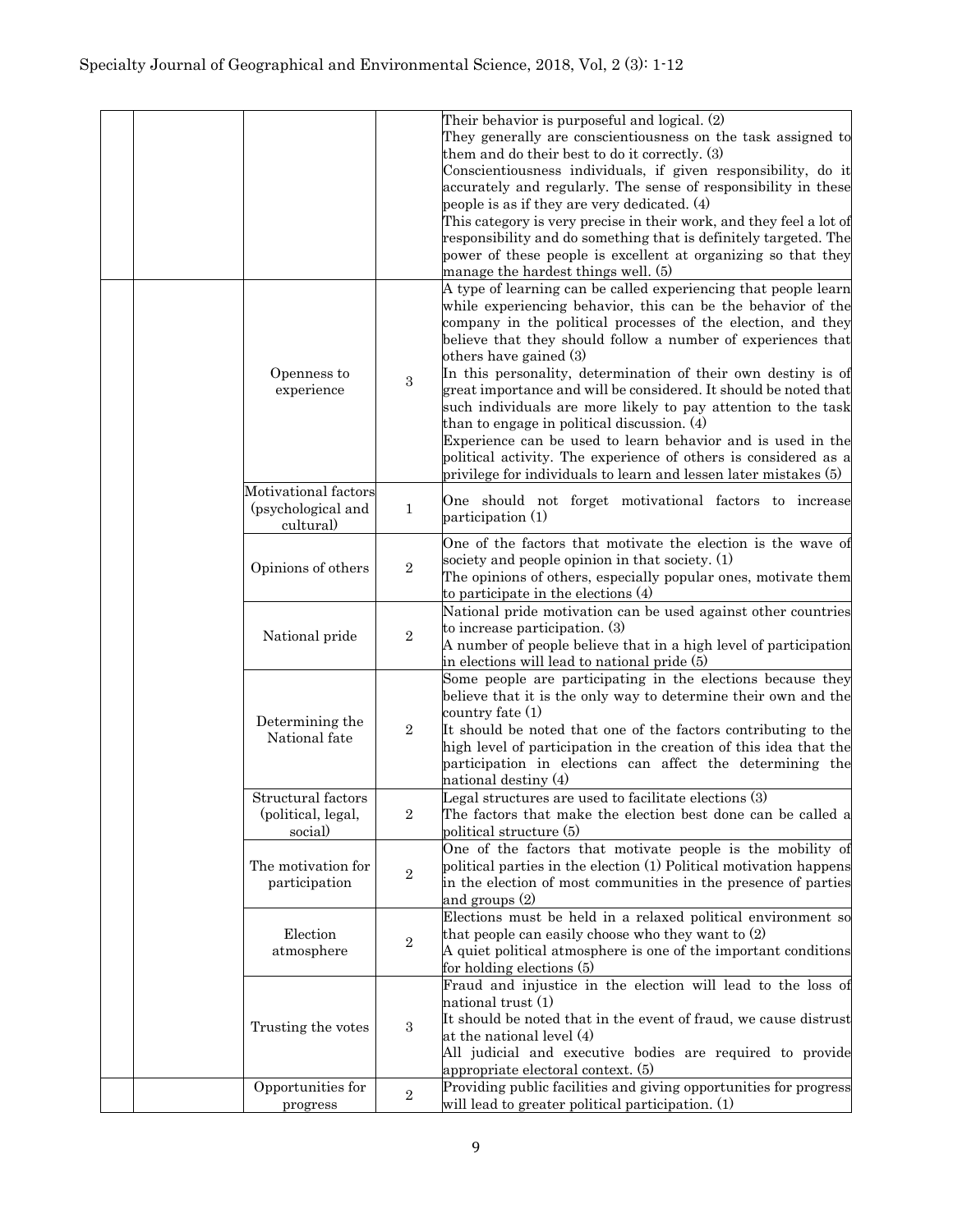|  |                                                             |                                                                         |                | Enhancing the electoral process makes people more likely to<br>take part in the election (3)                                                                                                                                                                                                                                                                                                                                                                                                                                                 |
|--|-------------------------------------------------------------|-------------------------------------------------------------------------|----------------|----------------------------------------------------------------------------------------------------------------------------------------------------------------------------------------------------------------------------------------------------------------------------------------------------------------------------------------------------------------------------------------------------------------------------------------------------------------------------------------------------------------------------------------------|
|  |                                                             | The right to<br>political recognition<br>and decision<br>making         | $\overline{2}$ | Everyone has the right to know and decide in their elections. (3)<br>Note that knowing and deciding among the candidates is the<br>natural right of people to vote (5)                                                                                                                                                                                                                                                                                                                                                                       |
|  |                                                             | Involvement of<br>government agents                                     | $\mathbf{1}$   | Sometimes, the involvement of government agents encourages<br>participation, some to support and some people to counter $(1)$                                                                                                                                                                                                                                                                                                                                                                                                                |
|  |                                                             | The presence in<br>political parties                                    | $\overline{2}$ | It should be noted that participation in parties does not lead to<br>decision making and the destruction of parties (3)<br>One of the deficiencies in the parties' participation is bias in<br>decision making and destruction of the parties (5)                                                                                                                                                                                                                                                                                            |
|  |                                                             | National Security<br>and Public<br>Participation                        | $\overline{2}$ | The healthy election depends on national security and public<br>participation (2).<br>Security and participation are two important factors for a<br>healthy election. (4)                                                                                                                                                                                                                                                                                                                                                                    |
|  | Economic<br>characteristics                                 | Job satisfaction                                                        | $\overline{2}$ | One of the factors affecting the election is the economic factors<br>(job satisfaction and income), which makes the citizens feel that<br>their participation in the elections has a profound effect on their<br>lives(1)<br>Economics is one of the important factors for increasing people's<br>participation in elections (5)                                                                                                                                                                                                             |
|  |                                                             | Good income                                                             | $\overline{2}$ | One of the factors affecting the election is the economic factors<br>(job satisfaction and income), which makes the citizens feel that<br>their participation in the elections has a profound effect on their<br>lives (1(<br>Economics is one of the important factors for increasing people's<br>participation in elections (5)                                                                                                                                                                                                            |
|  | Ethnic,<br>Religious and<br>social class<br>Characteristics | Attention to the<br>clan                                                | $\overline{2}$ | Some people take part in elections for some prejudices (ethnic,<br>or religious). (1)<br>Some are participating in the elections through clan and<br>religious ethnic provocations. (3)                                                                                                                                                                                                                                                                                                                                                      |
|  |                                                             | Ethno-religious<br>disagreements                                        | $\mathbf{1}$   | Ethnic religious differences are one of the important factors<br>contributing to participation. (1)<br>Occasionally, people participate due to ethnic or religious<br>differences in order to achieve the desired victory. (2)                                                                                                                                                                                                                                                                                                               |
|  |                                                             | The right to<br>participating in<br>ethnic and religious<br>communities | $\overline{2}$ | Sometimes, different tribes take part in the election in order to<br>defend their right to decision making (3)<br>Sometimes this participation in decision making is considered<br>as a kind of right for individuals. For many times, different<br>ethnic groups regard themselves as having the right to<br>participate in decision-making. (4)                                                                                                                                                                                            |
|  |                                                             | <b>Education</b> level                                                  | $\overline{2}$ | Education is one of the factors affecting people's participation<br>in elections. Education can increase political passion and<br>awareness among people and can increase the positive and<br>negative expectations (1)<br>The level of education is the determinant of the social status of<br>individuals, which leads to a series of self-assessments, which<br>naturally lead to expectations that these expectations can have<br>positive and negative results in terms of political participation,<br>according to the environment (3) |
|  |                                                             | The alliance<br>between tribes                                          | $\overline{2}$ | Sometimes the issues become even more complicated. Several<br>ethnic groups and groups unite with each other so that they can<br>be more effective. (2)<br>In some elections, several ethnic groups have united and<br>supported a particular candidate. (5)                                                                                                                                                                                                                                                                                 |
|  |                                                             | Gender-based<br>perspective                                             | $\,2$          | Even gender perspectives are among the most influential<br>factors, for example, women have become more prominent in                                                                                                                                                                                                                                                                                                                                                                                                                         |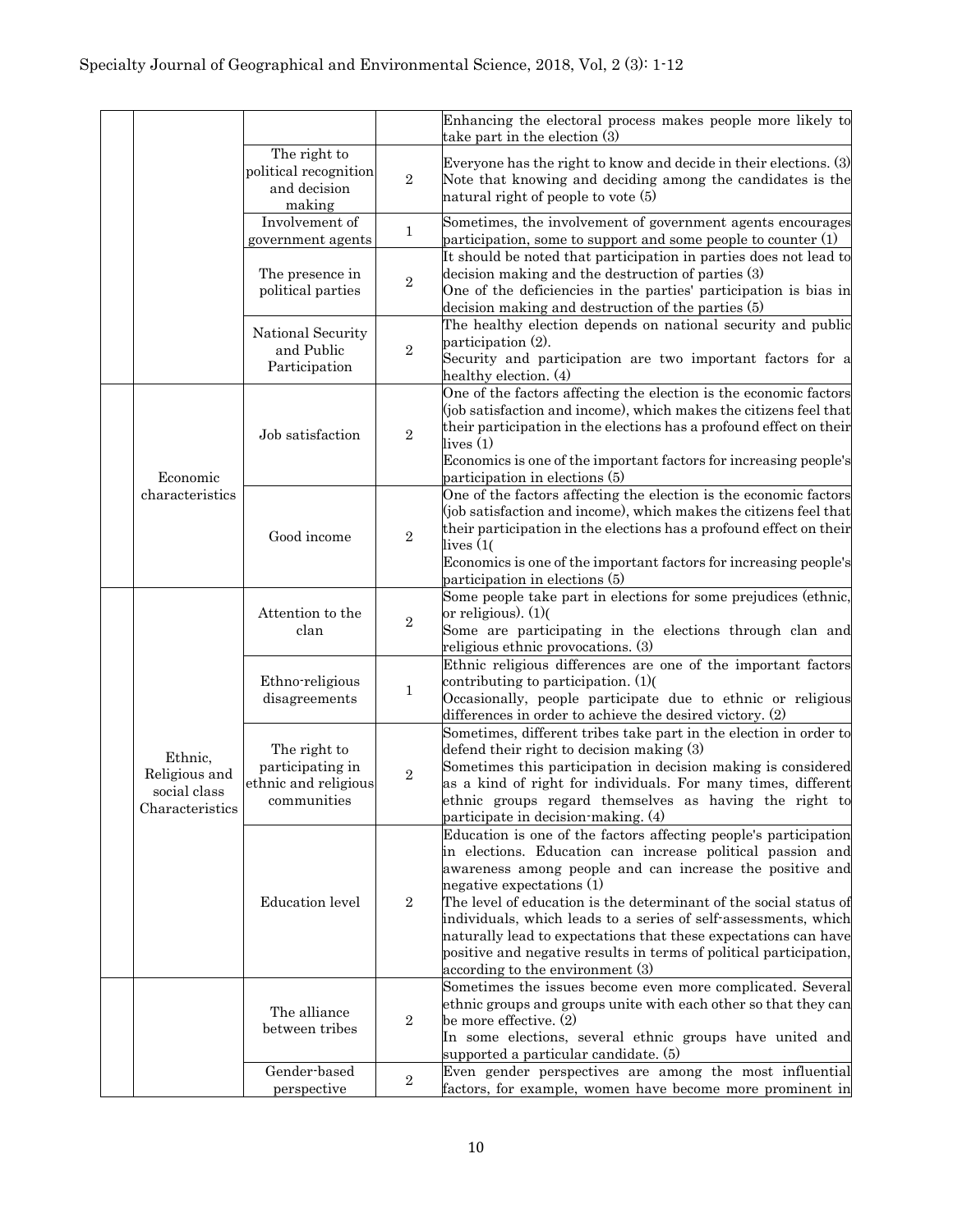|  |                                      |                                                         |                  | the election in order to show that they have the right to express<br>opinions in society and so on. (4)<br>If we look at the past, we see that societies are male-dominated<br>and women are less involved in decision-making. By the time of<br>the struggles against this gender discrimination, some results<br>have been achieved. One of those results is the women's right to<br>vote. (5) |
|--|--------------------------------------|---------------------------------------------------------|------------------|--------------------------------------------------------------------------------------------------------------------------------------------------------------------------------------------------------------------------------------------------------------------------------------------------------------------------------------------------------------------------------------------------|
|  | Attitudes<br>toward the<br>elections | Participation in the<br>destination of the<br>country   | $\overline{2}$   | People with different angles see this and some people see it as<br>their duty or participation in the destiny and decision making<br>of the country. (1)<br>Some people participate in this election for the purpose of<br>contributing to determining the fate of their country. (3)                                                                                                            |
|  |                                      | Fighting the enemy                                      | $\overline{2}$   | Many believe that their participation in the election is like a<br>fight against the enemy and is, in fact, a positive vote for the<br>ruling system. (3)<br>This presence of people can be considered to support their<br>system against enemies. (4)                                                                                                                                           |
|  |                                      | Importance of the<br>votes and opinions<br>of others    | $\overline{2}$   | Some people consider that elections pay attention to the<br>opinions of others. (1)<br>Fundamentally, participation finds its true meaning when<br>paying attention to the opinions of others. (4)                                                                                                                                                                                               |
|  |                                      | People awareness of<br>the benefits of<br>participation | $\boldsymbol{2}$ | Some believe that participation can have benefits for them and<br>society. These benefits can be security etc. (2)<br>For some people, the election can bring good economic, security<br>and  results, and so they are involved in this important event.<br>(4)                                                                                                                                  |
|  |                                      | Activities in<br>Political<br>Participation             | $\overline{2}$   | Participation in the community occurs when a number of people<br>in the community in the words of the general public, heat up the<br>election process. The same people are present at the ballot<br>boxes. $(3)$<br>People who come to the ballot boxes are the ones who heat up<br>the election process in terms of participation and have an active<br>participation in this context. (4)      |
|  |                                      | Foresight for the<br>children                           | $\boldsymbol{2}$ | Two groups of people consider the future of children and the<br>country as participating in the elections and choosing the right<br>people to make progress in the country. (3)<br>We must create this thinking in the society that we can secure<br>the future of our children by participating in elections and<br>choosing the right officials. (5)                                           |
|  | Communication<br>Characteristics     | Interactive media                                       | $\boldsymbol{2}$ | Interactive media can be understood as media that the sender<br>and receiver interact with each other, such as communication<br>between two people, participation in political and religious<br>centers, virtual networks, etc. (2)<br>Two way communication that can affect each other, such as<br>daily people's conversations, discussion sessions  (4)                                       |
|  |                                      | Non-interactive<br>media                                | $\overline{2}$   | Non-interactive media are one-way media that the audience<br>cannot have an effect on it. Only the recipient sends his<br>message, such as television, newspaper, book, etc. $(2)$<br>Non-native media only send out their message and the receiver<br>cannot affect the sender, such as a newspaper, a book, etc. (4)                                                                           |

#### References

- 1. Ayyubi, Hojatollah (1998). Voters Electoral Behavior Analysis. Journal of Political and Economic Information. 135-136.
- 2. Ayyubi, Hojatullah (1998). Electoral participation in Political Participation. Ali Akbar Alikhani. Tehran: Nashr-e Safir Publication. P. 16